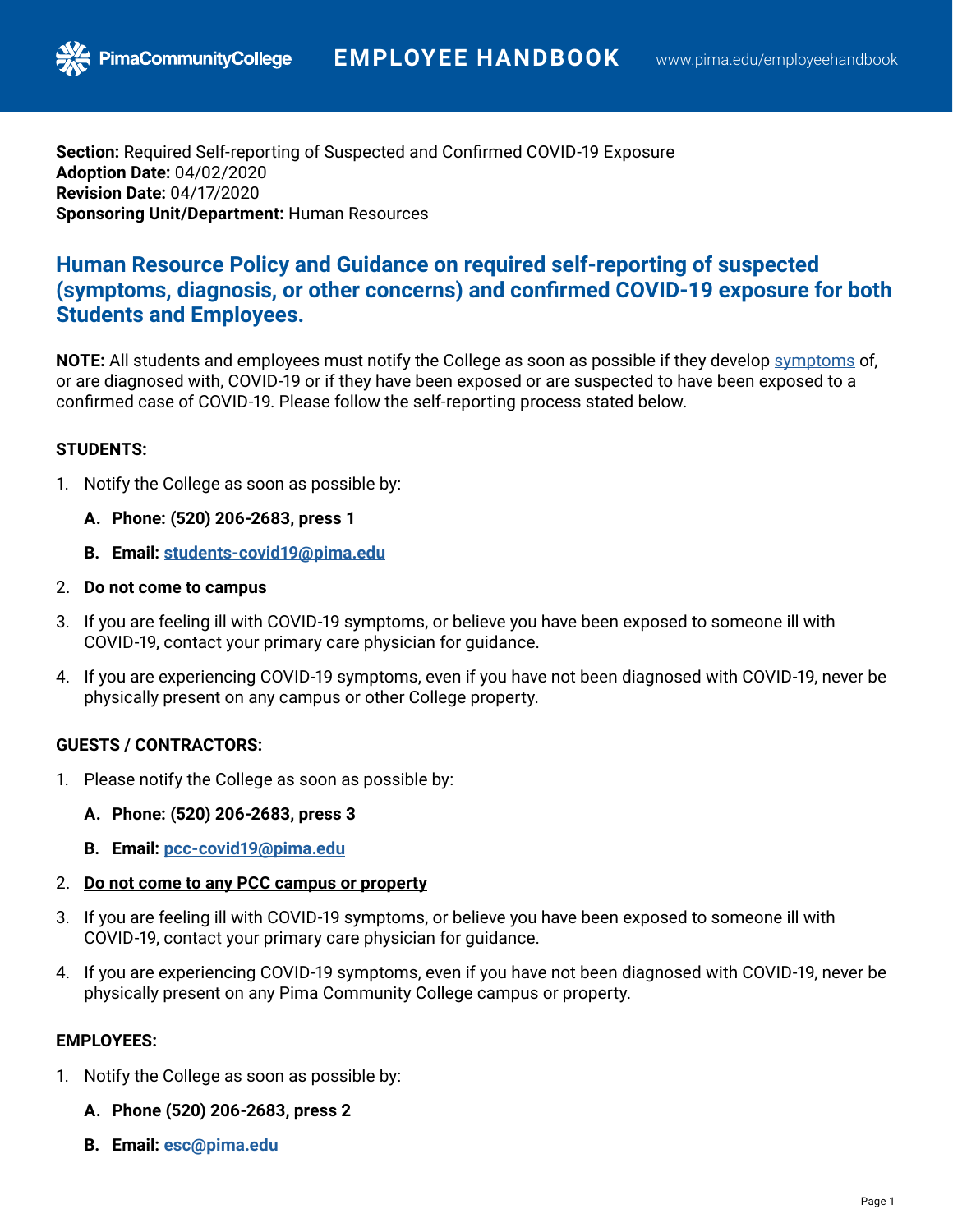2. **Do not come to work**

**PimaCommunityCollege** 

- 3. Employees **must** contact the ESC to report the following:
	- A. You are subject to a quarantine or isolation order due to confirmed COVID-19 exposure/illness;
	- B. You have been advised by a healthcare provider to self-quarantine for reasons related to COVID-19 (even if you are not experiencing symptoms of or ill with COVID-19);
	- C. You are experiencing COVID-19 symptoms **and** seeking a medical diagnosis;
	- D. You are caring for an individual subject to an order or recommendation described in A or B above;
	- E. You are caring for a child whose school or place of care is closed, or whose child-care provider is unavailable, for reasons related to COVID-19.
- 4. If you are feeling ill with COVID-19 symptoms, or believe you have had contact with someone ill with COVID-19, contact your primary care physician for guidance.
- 5. If you are experiencing COVID-19 symptoms, even if you have not been diagnosed with COVID-19, never be physically present on any College campus or other College property.
- 6. *For more information and additional reporting, as well as for information about sick leave and other leave options, please see "Employees and COVID-19 Reporting" below.*

Please also note that for the health and safety of our students, employees, and community, the College has taken the following measures to limit everyone's risk of exposure to COVID-19 and the coronavirus:

- Temporarily closing all on-site College facilities to students, the public, and non-essential employees;
- Postponing or canceling all community and public activities with in-person interactions;
- Having employees, whenever possible, work remotely;
- Suspending all out-of-state, non-essential travel;
- Regularly communicating the College's expectation that everyone will follow the CDC and NIH guidelines on limiting face-to-face interactions and consistently practicing preventative hygiene;
- Reminding and encouraging students and employees to do their part to limit the spread of COVID-19 and the coronavirus, through social distancing and preventative hygiene.

When the College resumes its regular on-site operations, please note that no students or employees should ever come to or remain on any Pima Community College property if they are experiencing symptoms of COVID-19. It is everyone's personal responsibility to protect our College community, and the College reserves the right to take all reasonable measures to prevent any individuals who are or appear to be experiencing COVID-19 symptoms from entering onto or remaining on College property.

[https://www.dol.gov/sites/dolgov/files/WHD/posters/FFCRA\\_Poster\\_WH1422\\_Non-Federal.pdf](https://www.dol.gov/sites/dolgov/files/WHD/posters/FFCRA_Poster_WH1422_Non-Federal.pdf)